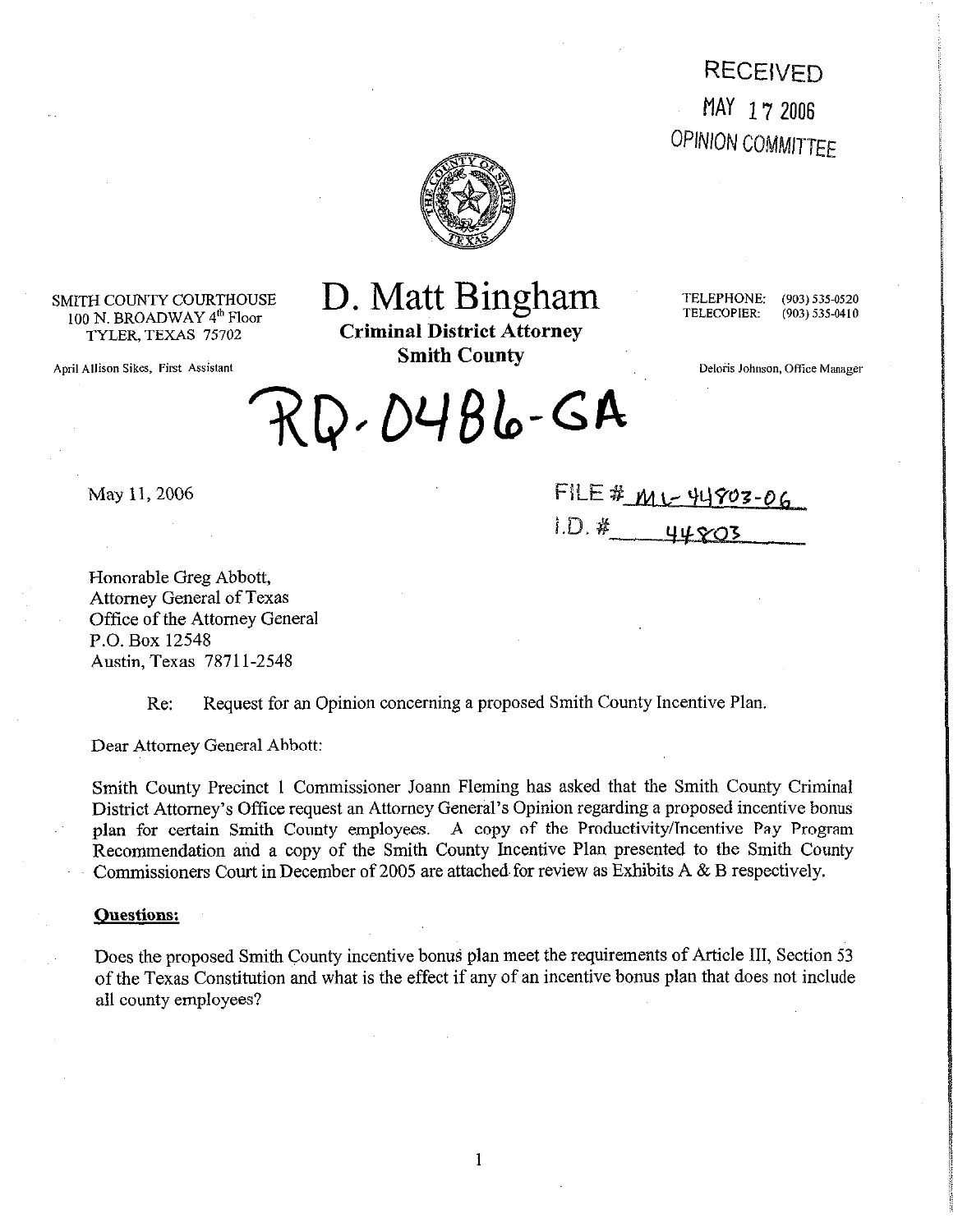#### **Backeround:**

The Commissioners Court of Smith County, Texas is reviewing a proposal for an incentive bonus plan for employees in departments reporting directly to the Commissioners Court. During a presentation to the Commissioners Court, Smith County Precinct 4 Commissioner Joann Hampton expressed a concern about the legality of an incentive bonus plan that did not include all employees of Smith county. Precinct 1 Commissioner Joann Fleming requested an Attorney General's Opinion if research on the issue did not yield a definite conclusion.

### Law:

The Constitution of the State of Texas states:

The Legislature shall have no power to grant, or to authorize any county or municipal authority to grant, any extra compensation, fee or allowance to a public officer, agent, servant or contractor, after service has been rendered, or a contract has been entered into, and performed in whole or in part; nor pay, nor authorize the payment of, any claim created against any county or municipality of the State, under any agreement or contract, made without authority of law.

TEX. CONST. art. III § 53 (LEXIS through 2005 legislation).

The Office of the Attorney General has stated in past opinions that, "...section 53 does not prohibit terms of employment that tie compensation to performance. For instance, bonuses are permissible where a bonus plan has been approved as part of compensation before the rendering of services." Tex. Att'y Gen. Op. No. GA-0368 (2005) at 2 (citing Tex. Att'y Gen. Op. No. JC-0376 (2001) at 2 and Tex. Att'y Gen.Op. No. JM-1253 (1990) at 2-3).

#### Issues:

The proposed bonus plan states, "The Smith County Incentive Plan is provided at the discretion of the Commissioners Court. The Smith County Commissioners Court reserves the right to administer, modify or terminate the Plan with or without notice." Exhibit B, p.2. Therefore, if a proposed plan is totally at the discretion of a commissioners court and may be modified without notice, is the plan, in substance approved as part of an employee's compensation prior to the employee rendering service? Further, if the incentive plan is totally at the discretion of the commissioners court, is the plan in substance tied to the employees performance?

Employees under the supervision and authority of elected officials, such as employees in a county clerk's office or a constable's office, receive compensation through the budgetary authority of a county commissioners court. However, an elected official is not supervised by the commissioners court nor are the employees working for the elected official supervised by the commissioners court.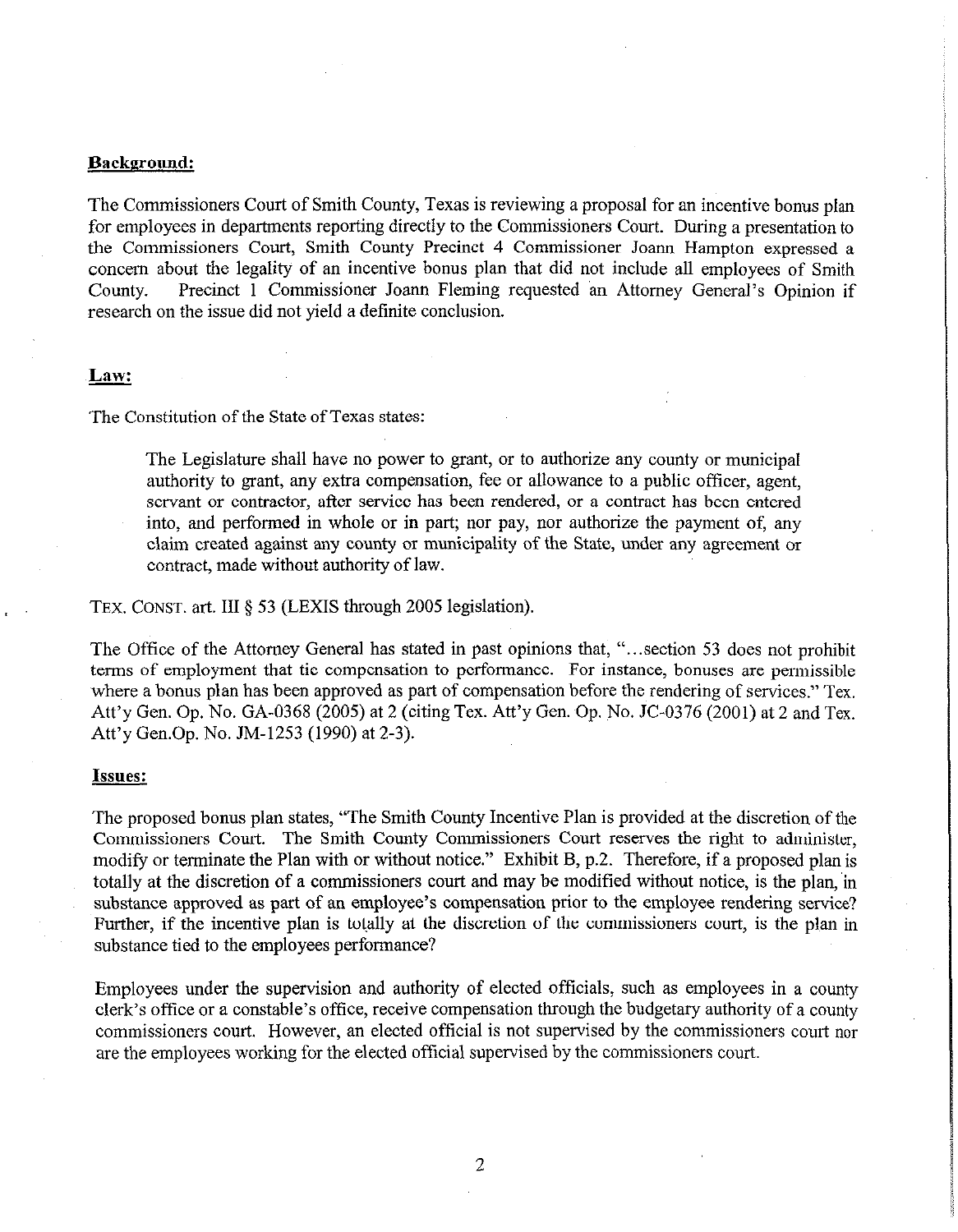An elected county officer, despite the commissioners court's control over the officer's budget, is free to select assistants of his or her "own choice". An elected county officer "occupies a sphere of authority,...within which another officer may not interfere or usurp. This "sphere of authority" consists of those duties the Texas Constitution and statutes delegate to the officer. Thus, an elected county officer may "decide how to use the employees who work in his or her office to accomplish the officer's constitutional and statutory duties. Similarly, although a county commissioners court sets an elected county officer's budget, the officer may determine how best to use the funds to accomplish the office's constitutional and statutory duties.

Tex. Att'y Gen. Op. No. GA-0037 (2003) at 3 (citations omitted). Therefore, if an elected official chooses not to participate in an employee incentive bonus plan, will the exclusion of the employees in that official's office be legal under state law?

Additionally, the proposed bonus plan states, "To be eligible for the incentive payment an employee must meet the following criteria: .... Department Heads must have a fully implemented business plan approved by the Commissioners Court." Exhibit B, p.1. Therefore, if a department head does not have a fully implemented business plan approved, the employees of that department will not be eligible for participation in an incentive plan. The resultant ineligibility will, in practice be based on the performance of the department head, and not on the employees performance. If other department heads have received approval of, and fully implemented their business plans, then the employees of their department will be eligible to participate in an incentive plan. In such a situation will the exclusion of the employees of the department head without an approved and implemented business plan be legal?

#### **Request:**

Research on incentive bonus plans in local government has not yielded information on the legal consequences or legal effects of broad discretion in the pre-determined bonus plans and whether this would be considered a form over substance argument in the application of section 53 of the Texas Constitution. Further, research has not yielded information on the legal consequences or legal effects of a bonus plan that is not consistently applied across all employees of a county. Therefore, the Smith County Criminal District Attorney's Office, at the request of the Smith County Commissioners Court respectfully requests an opinion from the Office of the Attorney General of Texas on the above stated issues.

Respectfully,

Mid<sub>ra</sub>

Michael B. Gary Assistant Criminal District Attorney for Smith County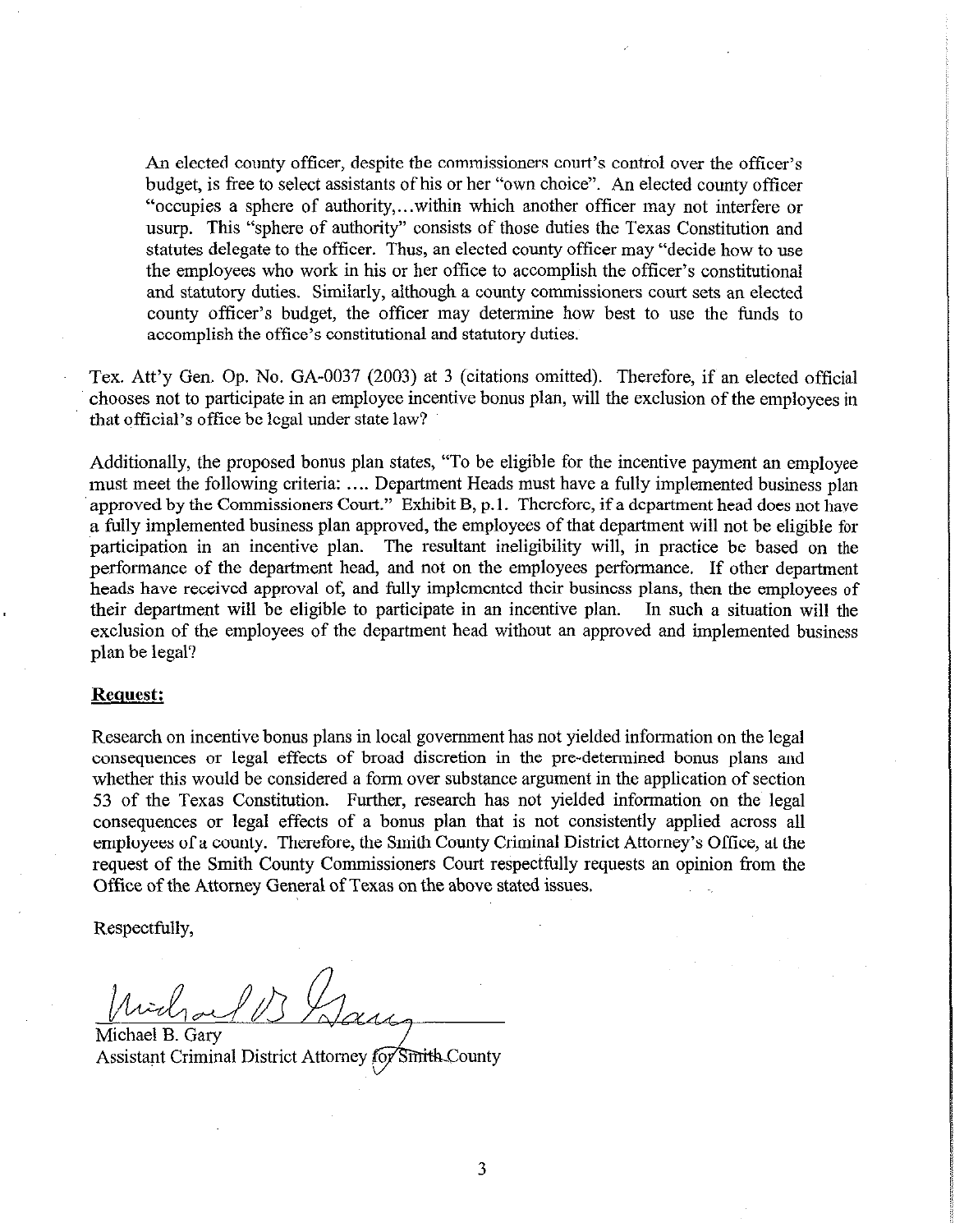# **PRODUCTIVITY/INCENTIVE PAY PROGRAM RECOMMENDATION**

## **Background**

P

Employee incentive pay programs are designed to motivate employees to contribute to the successful operation of their departments and the County. The ultimate goal of these programs is to try to stimulate behavior that will lead to the attainment of either individual or department goals that are significantly over, above and beyond, normal job responsibilities. A formal incentive pay program should be in writing and should contain pre-determined allocation guidelines.

Compensation experts note that a successful incentive pay program requires extensive communications to employees and clear measurement indicators that employees can relate to and feel they can impact. Experts tirther note that a successful program should provide for the payment of a truly meaningful award.

### **Current State**

At the present time, we have a business plan for each department that reports directly to the Commissioners Court. The quality of these business plans varies with some containing well written objectives (SMARTLY)\* and others containing vague objectives which cannot be measured.

Also at this time we have completed annual performance evaluations for staff members in these departments. In my professional opinion, most of the completed performance evaluations reflect one or the other of the common "performance evaluation traps" noted below:

- Leniency Tendency Manager rates all associates higher than is deserved. The manager may do this in an effort to be well liked, avoid conflict and/or to. compensate for his/her perception that the staff is underpaid.
- Central Tendency Manager rates all associates as average/meets expectations. The manager may do this in an effort to avoid conflict and/or because he/she is not familiar enough with an employee's work to note performance which is either above or below expectations.

#### **Conclusion**

Based on the current state I believe that we will need to phase in an incentive pay program. Phase One of the incentive pay program to be implemented FYOS-06 will be very basic. The guidelines for the program for non-exempt employees and front line supervisors would be as follows:

- Full time employee with a minimum of one year service
- Annual performance evaluation rating of meets expectations or above.

 $\mathbf{1}$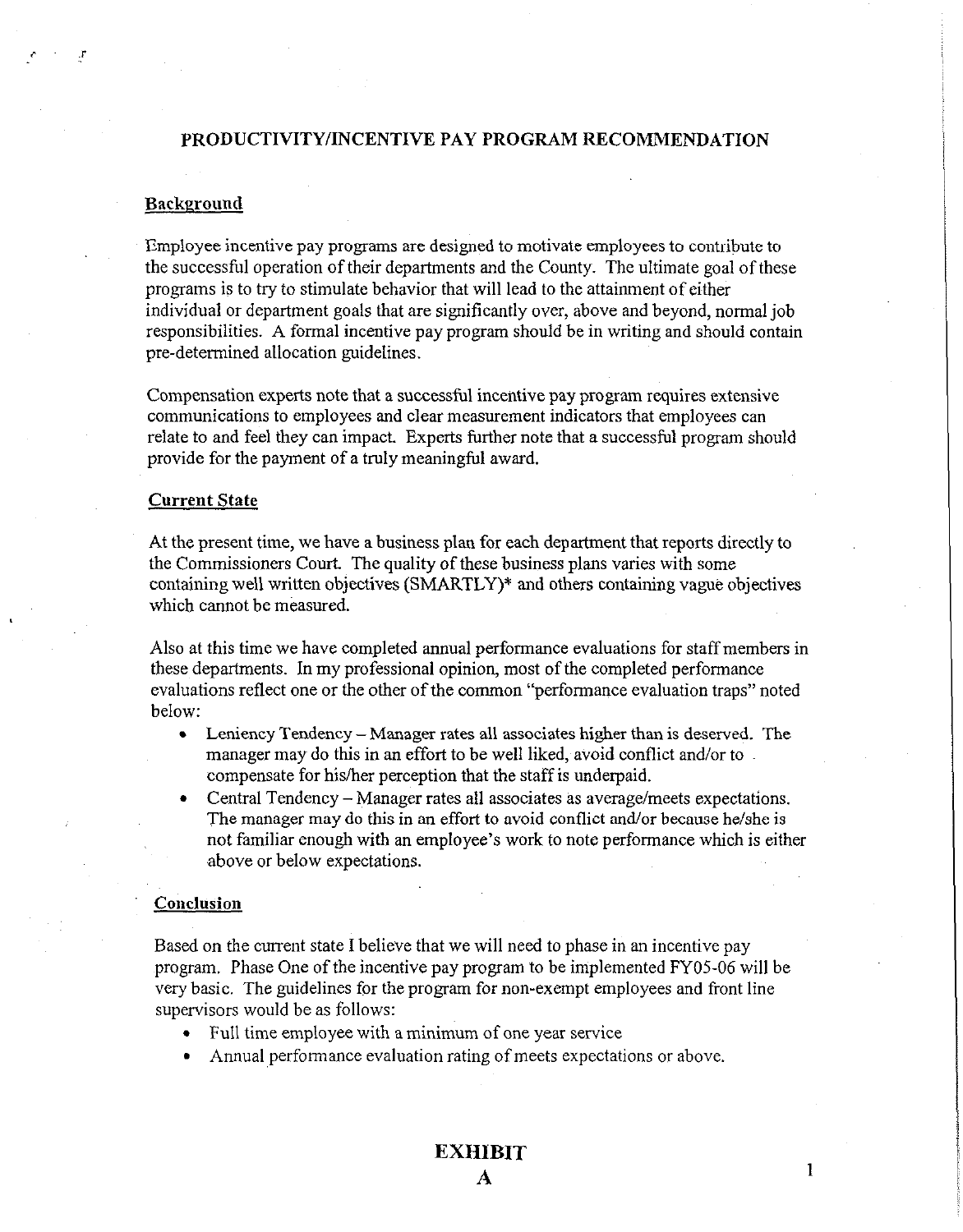The guidelines for the program for Department Heads would be as follows:

- Full time employee with a minimum of one year service
- Annual performance evaluation rating of exceeds expectations or above
- Fully implemented business plan approved by the Commissioners Court

Additional guidelines for the program would be as follows:

- . Incentive checks will be issued annually, mid quarter of Ql of the fiscal year\*\*
- <sup>l</sup>An individual must be an active employee in good standing on the date incentive checks are distributed in order to be eligible to receive payment. An individual on an approved leave of absence will receive his/her incentive check upon returning to work
- <sup>l</sup>Incentive pay is considered supplemental wages and as such is subject to federal income tax and all applicable employment taxes such as FICA

In this phase I would recommend an across-the-board formula for incentive pay distribution. For example, all non-exempt employees meeting the criteria receive  $x\%$  of their base salary; all Department Heads meeting the criteria receive  $x\%$  of their base salary or a flat dollar amount of \$x.

Attached is a sample of what each of the above scenarios would look like.

#### **Future State**

コンティオ

Phase Two of an incentive pay program would include the basic guidelines above with the following additions:

- Achievement of individual performance objectives established by the employee and supervisor/Department Head
- Achievement of Department Business Plan Objectives as established by the Department Head and the Commissioners Court

In order to add these guidelines to the program we should have individual performance objectives and Department Business Plan Objectives for FY05-06 finalized no later than 12/3 l/05. Once these guidelines are in place we will have more flexibility in the distribution of incentive pay dollars since those distribution decisions will clearly be based on objective, measurable performance criteria.

\*SMARTLY-Specific, Measurable, Accountable, Realistic, Time bound, Learning Experience, Year-round

\*\*Given the funds available for incentive pay, I believe smaller quarterly incentive checks would be less meaningful than one larger annual incentive check.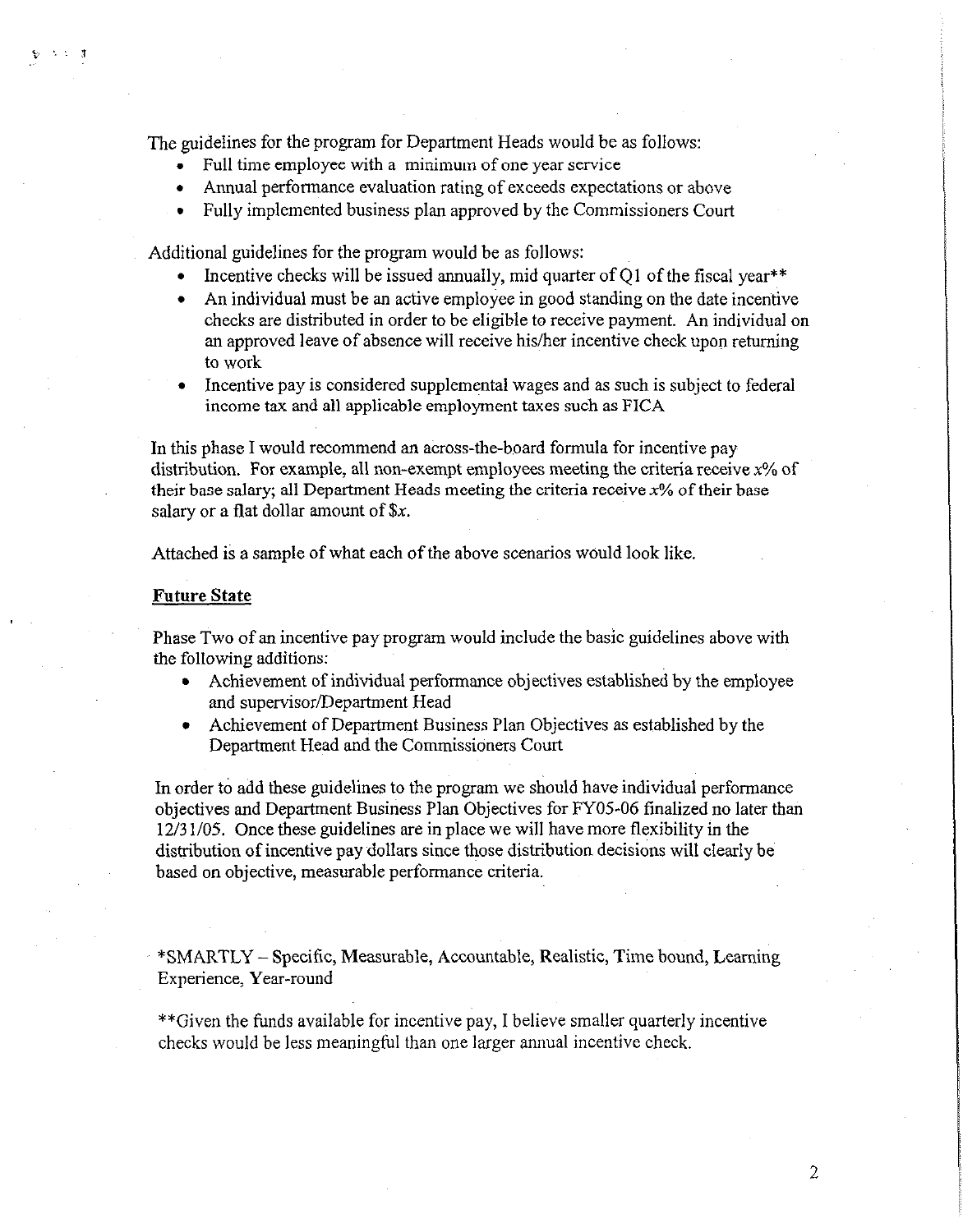## **SMITH COUNTY INCENTIVE PLAN**

**The bonus plan of Smith County is designed to provide incentive compensation for al1 eligible employees in departments that report directly to the Commissioners Court. Those departments are:** 

- <sup>l</sup>**Commissioners Court**
- <sup>l</sup>**Records Service**
- **. Veterans Service**
- **. Physical Plan**
- <sup>l</sup>**Personnel**
- <sup>l</sup>**Probate Court**
- <sup>l</sup>**Purchasing**
- <sup>l</sup>**Fire Marshal**
- <sup>l</sup>**Pre-Trial**
- <sup>l</sup>**Road andBridge**

**To be eligible for the incentive payment an employee must meet the following criteria:** 

- <sup>l</sup>**Full time employee with a minimum of one year service at the end of the fiscal year.**
- <sup>l</sup>**Annual performance evaluation rating of meets expectations or above. Department Heads must have an annual performance evaluation rating of exceeds expectations or above.**
- <sup>l</sup>**Be an employee In good standing on the date incentive checks are distributed. Employees on an approved leave of absence will receive their incentive checks upon returning to work.**
- <sup>l</sup>**Department Heads must.have a fully implemented business plan approved by the Commissioners Court.**

**Additional guidelines of the Smith County Incentive Plan are as follows:** 

- <sup>l</sup>**Incentive payments will be made Ql of the fiscal year based on performance for the prior fiscal year.**
- <sup>l</sup>**Incentive payments are considered supplemental wages and as such are**  subject to federal income tax and all applicable employment taxes such as **FICA.**
- <sup>l</sup>**Monies for the Incentive Plan will come from the Workforce Fund and be in ,an amount recommended by the County Judge and approved by the Commissioners Court.**
- <sup>l</sup>**Each eligible employee's incentive payment wilI be computed as a percentage of base salary or wiII be a flat dollar amount.**

**1**